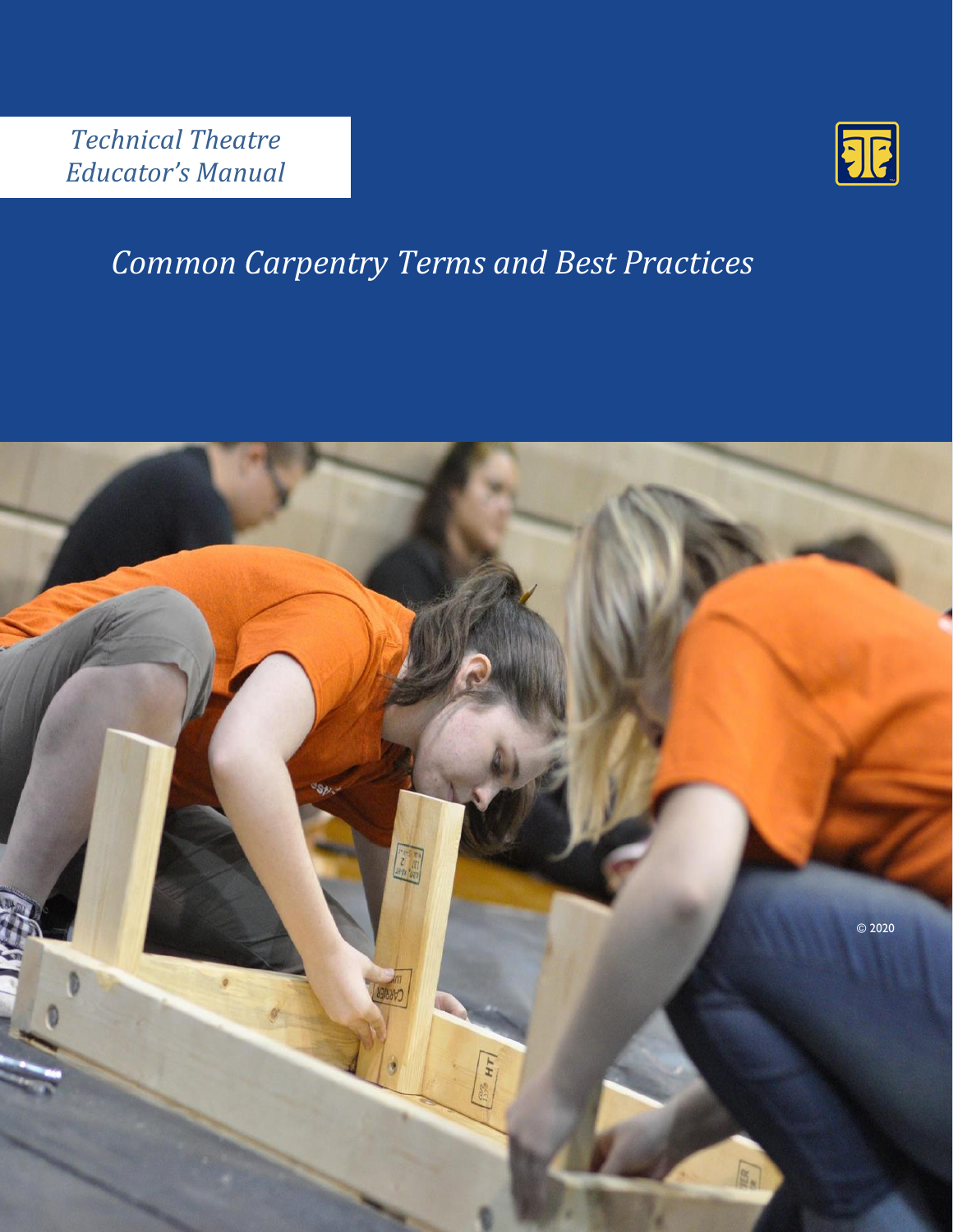# **Introduction**

The fields of carpentry and stage carpentry share a significant amount of similarities. The same tools, the same hardware, same materials, same techniques, and many of the same terms and definitions. However, while stage carpentry runs parallel to the field of construction carpentry, it is often filled with slight variations or different usages of terminology that can be confusing to someone who is new to theatrical construction.

It is important to understand these differences, not only to better educate one's self on proper vocabulary, but also to make it easier to communicate with people who might be assisting you in your work (i.e. parents who might have traditional carpentry experience, but who are not familiar with the theater side of things.)

## **Materials**

### **Common Materials**

- **Lumber:** wood material consisting of pure Hardwood. Ideal for framing and structural construction. An individual board of lumber can be referred to as a "stick". They use "nominal" dimensions such as 2x4 (two by four) to indicate the stick's profile height and width, but the actual dimension is usually half an inch smaller. For example, a piece of 2x4 is actually  $1 \frac{1}{2}$  x 3  $\frac{1}{2}$ .
- **Plywood:** Consists of alternating layers of glued hardwood or wood product. Ideal for covering large areas, making walls, or the tops of platforms. Available in a variety of thicknesses, they almost always are 4'x8' in size (48 inches, by 96 inches).

The benefit of plywood is that it (usually) resists warping and twisting that can be common in hardwood lumber, and since it is a manufactured wood product it can be cut and assembled using almost all the same techniques as hardwood.

**PRO TIP: The most common thickness used for making platforms is ¾" thick, also commonly referred to as "three quarter ply", as in "three quarters of an inch thick plywood"**

**Luan or Lauan:** (Pronounced Loo-an or Lau-an) is thin plywood consisting of the construction of of only a single core layer with a thin veneer layer on the outsides.

*Luan is* usually used for covering Flats or building lightweight scenery when you need to cover a large area without adding significant weight to the piece. Traditionally, Lauan is roughly 1/4"

thick. Note: Actual Lauan (made from Brazilian Mahogany) is virtually nonexistent these days, instead lumber yards will sell this product under the name "plywood underlayment".

**PRO TIP:** *Regardless of what it's called, the key feature to look for in Lauan or Lauan substitutes is a lightweight rigid plywood material that can be cut, glued, and worked with like standard plywood.*



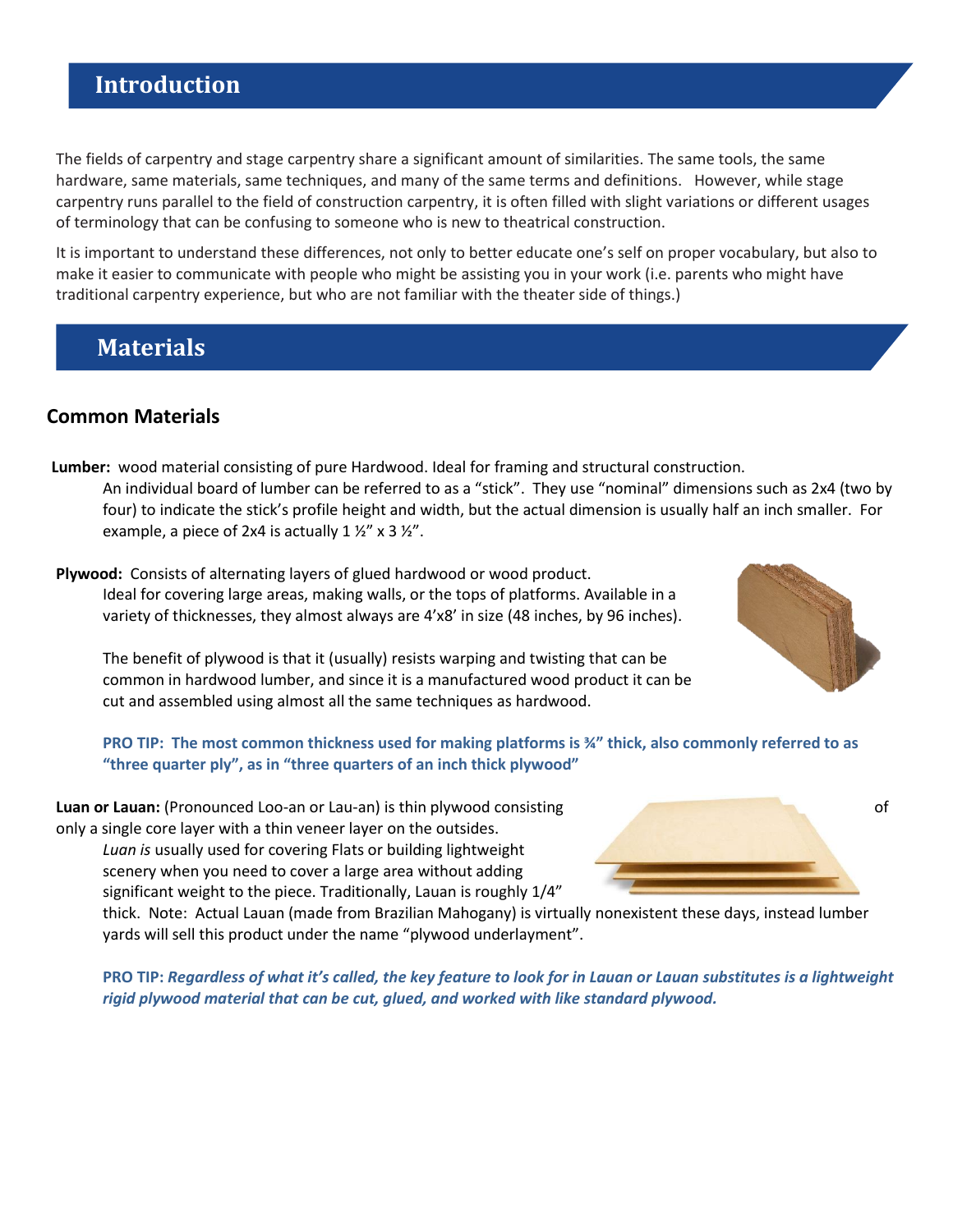**MDF:** (Technical Name: Medium Density Fibreboard) Sheets of wood like material made by compressing and gluing shredded wood filaments together and pressing them into flat sheets.

Can be cut and assembled with many of the same tools and techniques as hardwoods, but requires additional preparation when painting or gluing it as the nature of the material can make it soak up liquid like paint.

**PRO TIP: If you're trying to get an even coat of paint on MDF, an undercoat is almost always required, and paint will soak into the edges of the board much faster than the surface of it.**

# **Actions**

#### **Joinery**

While there are many ways to join two pieces of material together, these are the most commonly used in Theatrical Construction.

Glue - To join two pieces of material together using the appropriate adhesive.

**PRO TIP: For optimal adhesion, it's important to apply pressure to the state of the state of the state of the state of the state of the state of the state of the state of the state of the state of the state of the state o joint with clamps (if possible) or by using screws or nails to increase the bond of the joint while the glue dries.**

Nail - Joining two pieces of material together using a hammer and nails or a nail gun (electric or air powered)

**PRO TIP: Alternate nail locations (avoid lining them up) to prevent cracking.**  Fig 2

Toenailing - Driving a screw in at an angle in order to complete an otherwise difficult to achieve joint.

**PRO TIP:** The key to success is driving at a little more than 45 degrees – try 50 **degrees for the win.** 











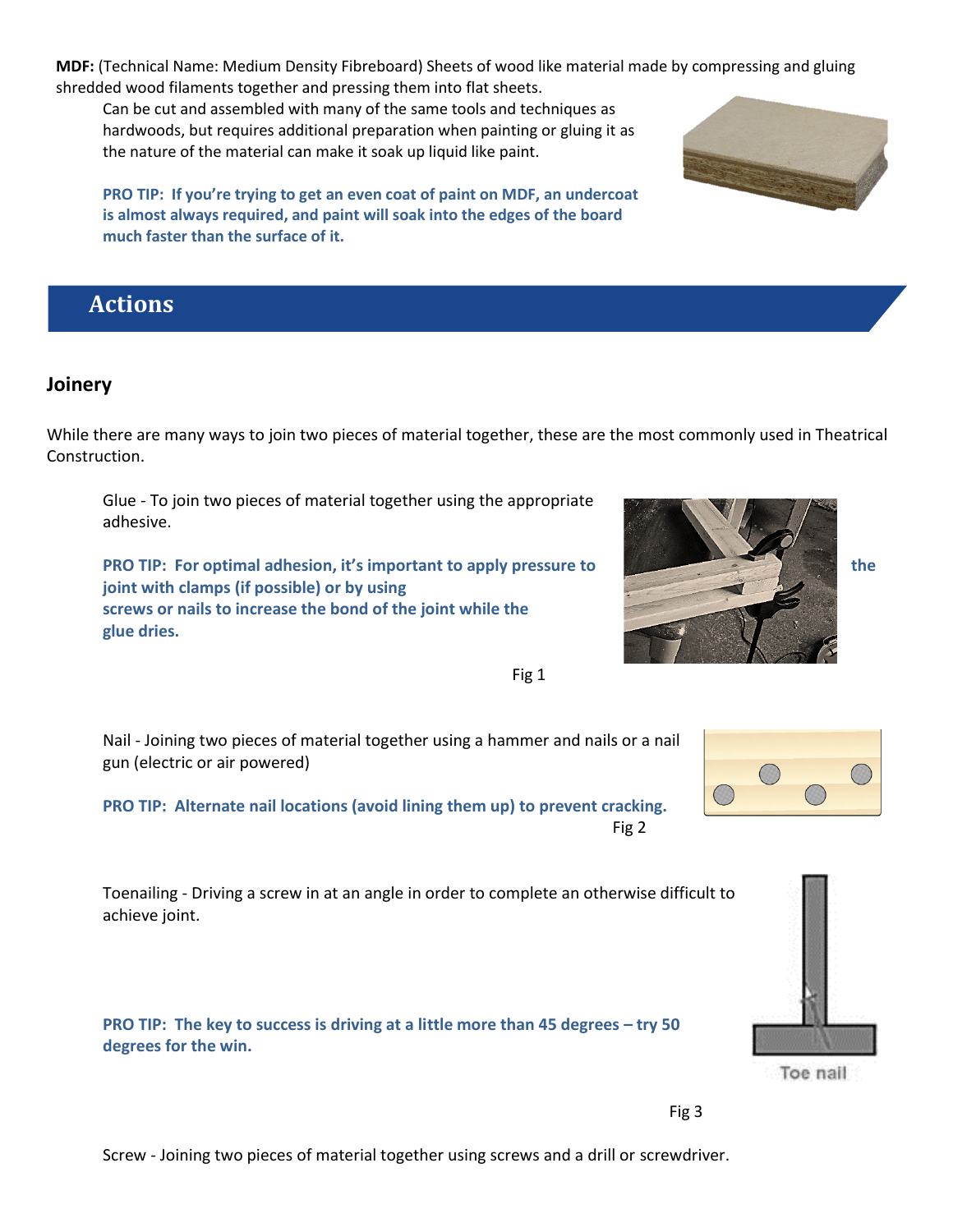Sink - to drive a screw into a piece of material far enough that the head of the screw is slightly inset into the material. Especially when assembling framing for platforms or flats it is extremely important to ensure that the screws are "sunk" slightly into the material to guarantee that the joint between the two pieces of wood is as secure as possible.

Fig 4

**PRO TIP: The easiest way to do this is with an inexpensive countersink drill bit that creates a pilot hole and the countersink at the same time.** 

## **Types of Joints**

Construction and furniture carpentry use a wide variety of types of joints to achieve specific looks and styles that are far beyond what is required for theatrical construction. However, there are several basic types of joints that are commonly used in theatrical construction.

Butt Joint - Joining two pieces of wood together where one end meets the horizontal face of the other. This is usually joined with a screw or nail driven through the face of the "outer" piece. This is the most common type of joint used in theatrical woodworking.

Mitered Butt Joint - Joining two pieces of wood (usually at a right angle) where both pieces have been mitered at 45 degrees in order to achieve a right angle join with a clean seam.

Fig. 5

dense nailing pattern (fill the scab board with nails!)

Scab - Joining two pieces of wood end to end in order to create a longer piece than you have available "off the shelf" by attaching a shorter piece of wood across the seam in order to stabilize it.

Fig 7







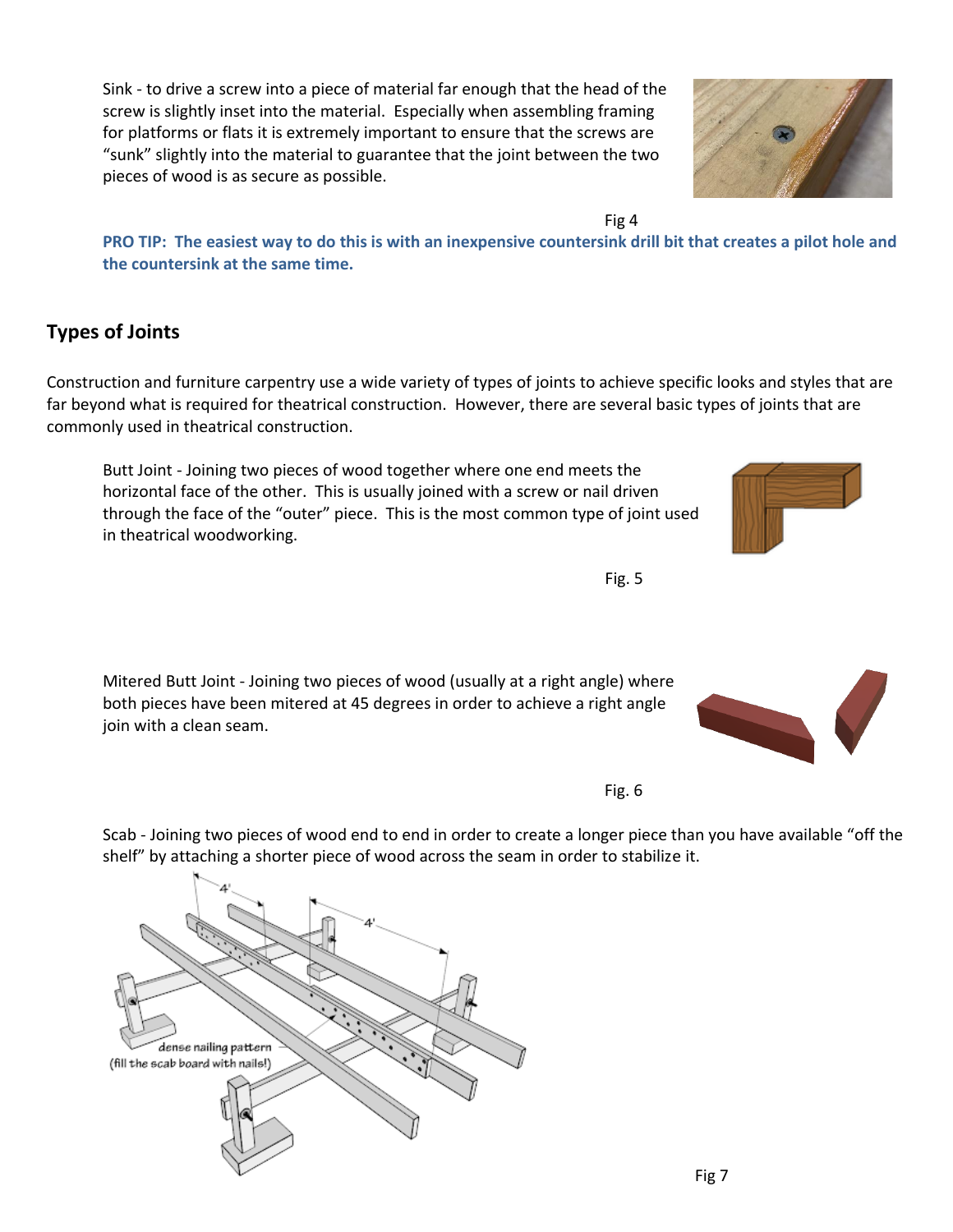## **Measuring and Marking**

The measuring and marking of lumber are skills as valuable as any other in carpentry. Inaccurately measured lumber is at best a time-waster and at worst, a money waster.

To measure accurately, you will need to know how to read a tape measure, how to mark the board clearly and consistently, and how to notate your measurements.

- 1. If measuring lumber, always use a pencil to make your marks and notations.
- 2. Be certain that the tape measure is on a straight line. A slight angle can add to the measured length.
- 3. Use a straight edge (often a speed square) when marking boards.
- 4. Indicate the negative/unused (x) part of the board.
- 5. Be certain to communicate on which side of the marked line you are to cut.
- 6. Inches are notated as 10  $\frac{1}{2}$ , not as 10  $\frac{1}{2}$ .
- 7. Feet are indicated as 7'. Combining both feet and inches would be 7' 10  $\frac{1}{2}$ " (fig.)



There is an old saying in carpentry that still is true: "Measure Twice, Cut Once".

#### **Cutting**

There are a wide variety of tools that can be used to make cuts in the common materials used in Theatrical carpentry, they all make the same basic set of cuts.

Rip - A cut made down the length of a piece of material. Crosscut - A cut made across the narrower length of a piece of material. Chop - a 90 degree cut made directly across a piece of material, usually accomplished with a miter saw. Miter Cut - A cross cut made at an angle other than 90 degrees. Compound Miter Cut - A cut made at an angle other than 90 degrees both horizontally and vertically.

Best practices for making cuts: Always have the appropriate safety gear and use it correctly. Material should be properly secured before making any cut. Ear and Eye protection are required when making any cuts using power tools such as table saws, miter saws, circular saws, jig saws, etc.

**PRO TIP:** 

**Have a plan for managing saw dust. Saw dust on a hard surface is more slippery than water, and must be managed regularly throughout the build process via sweeping, vacuuming and mopping.**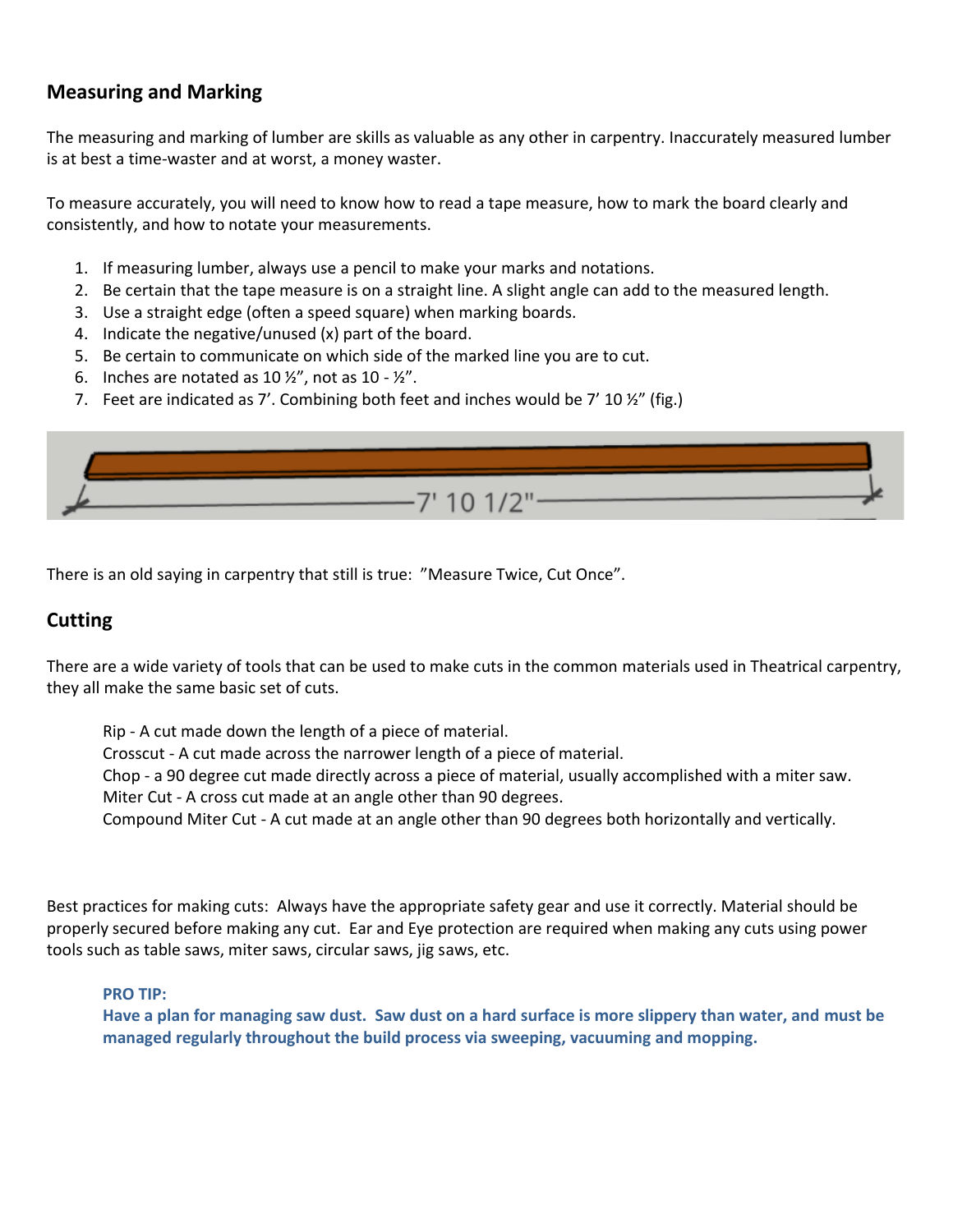## **Relevant Industry Codes**

Refer to manufacturer manuals for instructions on specific tool use. OSHA Standard Number 1926/ Subparts D, E, I, J, K, L, M, N, and X

# **Links and Resources**

*Caroline Cross Connection's Online Project Manual*

This google site offers illustrated tips for basic carpentry skills; many of which can be applied in a theatrical project. <https://sites.google.com/a/carolinacrossconnection.org/projectmanual/>

## **Image Credits**

*Figure A – MDF - Elke Wetzig (elya), CC BY-SA 3.0 <https://creativecommons.org/licenses/by-sa/3.0>, via Wikimedia Commons*

*Figure B – Plywood - Rotor DB at the English-language Wikipedia, CC BY-SA 3.0 <http://creativecommons.org/licenses/bysa/3.0/>, via Wikimedia Commons*

*Figure C- Luan – Amazon.com - [https://www.amazon.com/Premium-Baltic-Birch-Plywood-](https://www.amazon.com/Premium-Baltic-Birch-Plywood-Grade/dp/B016H589HC/ref=asc_df_B016H589HC/?tag=hyprod-20&linkCode=df0&hvadid=198129370765&hvpos=&hvnetw=g&hvrand=12098459142033129927&hvpone=&hvptwo=&hvqmt=&hvdev=c&hvdvcmdl=&hvlocint=&hvlocphy=9006641&hvtargid=pla-350687643015&psc=1)[Grade/dp/B016H589HC/ref=asc\\_df\\_B016H589HC/?tag=hyprod-](https://www.amazon.com/Premium-Baltic-Birch-Plywood-Grade/dp/B016H589HC/ref=asc_df_B016H589HC/?tag=hyprod-20&linkCode=df0&hvadid=198129370765&hvpos=&hvnetw=g&hvrand=12098459142033129927&hvpone=&hvptwo=&hvqmt=&hvdev=c&hvdvcmdl=&hvlocint=&hvlocphy=9006641&hvtargid=pla-350687643015&psc=1)[20&linkCode=df0&hvadid=198129370765&hvpos=&hvnetw=g&hvrand=12098459142033129927&hvpone=&hvptwo=&hvq](https://www.amazon.com/Premium-Baltic-Birch-Plywood-Grade/dp/B016H589HC/ref=asc_df_B016H589HC/?tag=hyprod-20&linkCode=df0&hvadid=198129370765&hvpos=&hvnetw=g&hvrand=12098459142033129927&hvpone=&hvptwo=&hvqmt=&hvdev=c&hvdvcmdl=&hvlocint=&hvlocphy=9006641&hvtargid=pla-350687643015&psc=1) [mt=&hvdev=c&hvdvcmdl=&hvlocint=&hvlocphy=9006641&hvtargid=pla-350687643015&psc=1](https://www.amazon.com/Premium-Baltic-Birch-Plywood-Grade/dp/B016H589HC/ref=asc_df_B016H589HC/?tag=hyprod-20&linkCode=df0&hvadid=198129370765&hvpos=&hvnetw=g&hvrand=12098459142033129927&hvpone=&hvptwo=&hvqmt=&hvdev=c&hvdvcmdl=&hvlocint=&hvlocphy=9006641&hvtargid=pla-350687643015&psc=1)*

*Figure 1 – Wikimedia Commons - Boohyabuddha, CC BY-SA 4.0 <https://creativecommons.org/licenses/by-sa/4.0>, via Wikimedia Commons -*

*[https://upload.wikimedia.org/wikipedia/commons/8/81/Wood\\_glue\\_and\\_clamping\\_the\\_pieces\\_before\\_screwing\\_them\\_t](https://upload.wikimedia.org/wikipedia/commons/8/81/Wood_glue_and_clamping_the_pieces_before_screwing_them_together.jpg) [ogether.jpg](https://upload.wikimedia.org/wikipedia/commons/8/81/Wood_glue_and_clamping_the_pieces_before_screwing_them_together.jpg)*

*Figure 2 – Wikimedia Commons - Westbahnhof, CC BY-SA 4.0 <https://creativecommons.org/licenses/by-sa/4.0>, via Wikimedia Commons - [https://upload.wikimedia.org/wikipedia/commons/3/34/Nail\\_row\\_fortunate.svg](https://upload.wikimedia.org/wikipedia/commons/3/34/Nail_row_fortunate.svg)*

*Figure 3 – Stack Exchange - [https://diy.stackexchange.com/questions/51314/how-do-i-properly-nail-two-2x4s-at-a-90](https://diy.stackexchange.com/questions/51314/how-do-i-properly-nail-two-2x4s-at-a-90-degree-angle) [degree-angle](https://diy.stackexchange.com/questions/51314/how-do-i-properly-nail-two-2x4s-at-a-90-degree-angle)*

*Figure 4 – <https://www.artofmanliness.com/skills/how-to/how-to-countersink-a-screw/>*

*Figure 5 -* Wikimedia Commons - Jomegat at the English Wikipedia, CC BY-SA 3.0 <http://creativecommons.org/licenses/by-sa/3.0/>, via Wikimedia Commons [https://commons.wikimedia.org/wiki/File:Butt\\_joint.png](https://commons.wikimedia.org/wiki/File:Butt_joint.png)

Figure 6 - Wikimedia Commons - PixelBytes, CC BY-SA 4.0 <https://creativecommons.org/licenses/by-sa/4.0>, via Wikimedia Commons - [https://commons.wikimedia.org/wiki/File:90%C2%BA\\_Mitre.png](https://commons.wikimedia.org/wiki/File:90%C2%BA_Mitre.png)